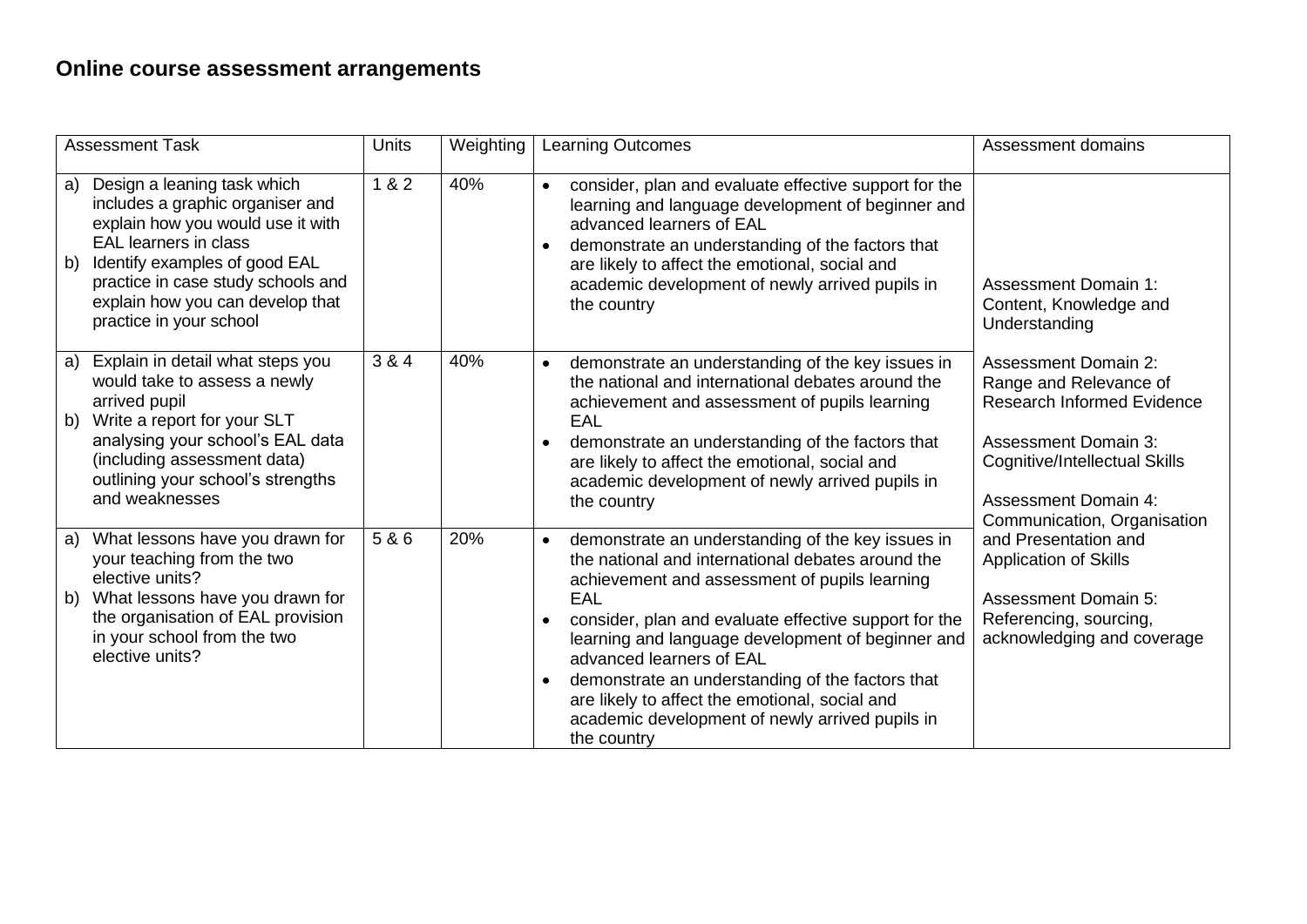| <b>Units 1 &amp; 2:</b>                                                                                                                                                                                                                                                                                                                                                                                                                                                                                                                                                                                                                                                                                                                                                                                                                                                                                                                                                                                                                                                                                                                                                                                   | 80-100                                                                                                                                                                                                                                                                                                                                                                                                                                                                                                                                                                                                                                                                                                                                                                                                                       | 70-79            | 60-69            | 50-59 | 40-49        | 30-39 | $0 - 29$ |
|-----------------------------------------------------------------------------------------------------------------------------------------------------------------------------------------------------------------------------------------------------------------------------------------------------------------------------------------------------------------------------------------------------------------------------------------------------------------------------------------------------------------------------------------------------------------------------------------------------------------------------------------------------------------------------------------------------------------------------------------------------------------------------------------------------------------------------------------------------------------------------------------------------------------------------------------------------------------------------------------------------------------------------------------------------------------------------------------------------------------------------------------------------------------------------------------------------------|------------------------------------------------------------------------------------------------------------------------------------------------------------------------------------------------------------------------------------------------------------------------------------------------------------------------------------------------------------------------------------------------------------------------------------------------------------------------------------------------------------------------------------------------------------------------------------------------------------------------------------------------------------------------------------------------------------------------------------------------------------------------------------------------------------------------------|------------------|------------------|-------|--------------|-------|----------|
|                                                                                                                                                                                                                                                                                                                                                                                                                                                                                                                                                                                                                                                                                                                                                                                                                                                                                                                                                                                                                                                                                                                                                                                                           | <b>Exceptional</b>                                                                                                                                                                                                                                                                                                                                                                                                                                                                                                                                                                                                                                                                                                                                                                                                           | <b>Excellent</b> | <b>Very Good</b> | Good  | Satisfactory | Fail  | Fail     |
|                                                                                                                                                                                                                                                                                                                                                                                                                                                                                                                                                                                                                                                                                                                                                                                                                                                                                                                                                                                                                                                                                                                                                                                                           |                                                                                                                                                                                                                                                                                                                                                                                                                                                                                                                                                                                                                                                                                                                                                                                                                              |                  |                  |       |              |       |          |
| <b>Assessment Domain 1:</b><br>Content, Knowledge<br>and Understanding                                                                                                                                                                                                                                                                                                                                                                                                                                                                                                                                                                                                                                                                                                                                                                                                                                                                                                                                                                                                                                                                                                                                    | Level 6: Systematic understanding of key aspects of their field of study, including acquisition of coherent and detailed knowledge, at least some of which is at, or<br>informed by, the forefront of defined aspects of a discipline understanding of the material covered in this module, and of the way in which key concepts relate to one<br>another. Detailed appreciation of the way in which some aspects of the material covered are uncertain or contradictory.<br>Learning outcomes:<br>consider, plan and evaluate effective support for the learning and language development of beginner and advanced learners of EAL<br>$\bullet$<br>demonstrate an understanding of the factors that are likely to affect the emotional, social and academic development of newly arrived pupils in the country<br>$\bullet$ |                  |                  |       |              |       |          |
| <b>Assessment Domain 2:</b><br>Range and Relevance of<br>Research Informed<br>Evidence                                                                                                                                                                                                                                                                                                                                                                                                                                                                                                                                                                                                                                                                                                                                                                                                                                                                                                                                                                                                                                                                                                                    | Level 6: An ability to deploy accurately established techniques of analysis and enquiry within a discipline. The ability to describe and comment upon particular aspects<br>of current research, or equivalent advanced scholarship, in the discipline. The ability to manage their own learning, and to make use of scholarly reviews and primary<br>sources (for example, refereed research articles and/or original materials appropriate to the discipline)                                                                                                                                                                                                                                                                                                                                                              |                  |                  |       |              |       |          |
| <b>Assessment Domain 3:</b><br>Cognitive/Intellectual<br><b>Skills</b>                                                                                                                                                                                                                                                                                                                                                                                                                                                                                                                                                                                                                                                                                                                                                                                                                                                                                                                                                                                                                                                                                                                                    | Level 6: Apply the methods and techniques that they have learned to review and consolidate. Extend and apply their knowledge and understanding, and initiate and<br>carry out projects. Devise and sustain arguments, and/or to solve problems, using ideas and techniques, some of which are at the forefront of a discipline. An<br>appreciation of the uncertainty, ambiguity and limits of knowledge mature and independent approach to problem-solving. Create appropriate hypotheses and have<br>used well-justified, imaginative and innovative approaches to explore them. A focus on: Critical Thinking and Enquiry, Critical Evaluation, Critical Analysis and<br>Interpretation , Application (including employment context where appropriate                                                                     |                  |                  |       |              |       |          |
| <b>Assessment Domain 4:</b><br>Communication, Organisation and Presentation: Express ideas effectively and fluently. Is able to communicate information appropriately and accurately using a range<br>of media structure and style; organisation and coherence through a range of assessments, including essay; presentation; artefact; film; poster, professional report etc.<br>Communication,<br>Graduate Employability Skills: Ability to relate theory to professional practice. Skills of communication, teamwork, negotiation, problem solving, leadership, resilience<br>Organisation and<br>and motivation. Ability to respect and recognise different perspectives and ways of working and demonstrate a high degree of professionalism e.g. for 'Presentations'<br>Presentation<br>the ability to share workload, engage in respectful, professional debate, recognise and value each person and their contribution, engage an audience etc<br>Demonstrate initiative, creativity, imagination, motivation and self-management. Articulate an awareness of the social and community contexts within their<br><b>Graduate Employability</b><br>and Application of Skills<br>disciplinary field. |                                                                                                                                                                                                                                                                                                                                                                                                                                                                                                                                                                                                                                                                                                                                                                                                                              |                  |                  |       |              |       |          |
|                                                                                                                                                                                                                                                                                                                                                                                                                                                                                                                                                                                                                                                                                                                                                                                                                                                                                                                                                                                                                                                                                                                                                                                                           | Level 6: Critically evaluates arguments, assumptions, abstract concepts and data (that may be incomplete), to make judgements, and to frame appropriate questions<br>to achieve a solution - or identify a range of solutions - to a problem. The qualities and transferable skills necessary for employment requiring: the exercise of initiative<br>and personal responsibility, decision-making in complex and unpredictable contexts, the learning ability needed to undertake appropriate further training of a<br>professional or equivalent nature. Evidence of innovation and/or well-judged experimentation and risk-taking. Use of clear, accurate English, well organised, with flow<br>and progression.                                                                                                          |                  |                  |       |              |       |          |
| <b>Assessment Domain 5:</b><br>Referencing, sourcing,<br>acknowledging and<br>coverage                                                                                                                                                                                                                                                                                                                                                                                                                                                                                                                                                                                                                                                                                                                                                                                                                                                                                                                                                                                                                                                                                                                    | Level 6: Sources used are all acknowledged in the text and reference list/bibliography, using correct academic citation - including online sources. Referencing is<br>consistent throughout. Follows a professional approach to academic practice. Bibliography is outstanding in its breadth and depth and all sources are primary<br>sources.                                                                                                                                                                                                                                                                                                                                                                                                                                                                              |                  |                  |       |              |       |          |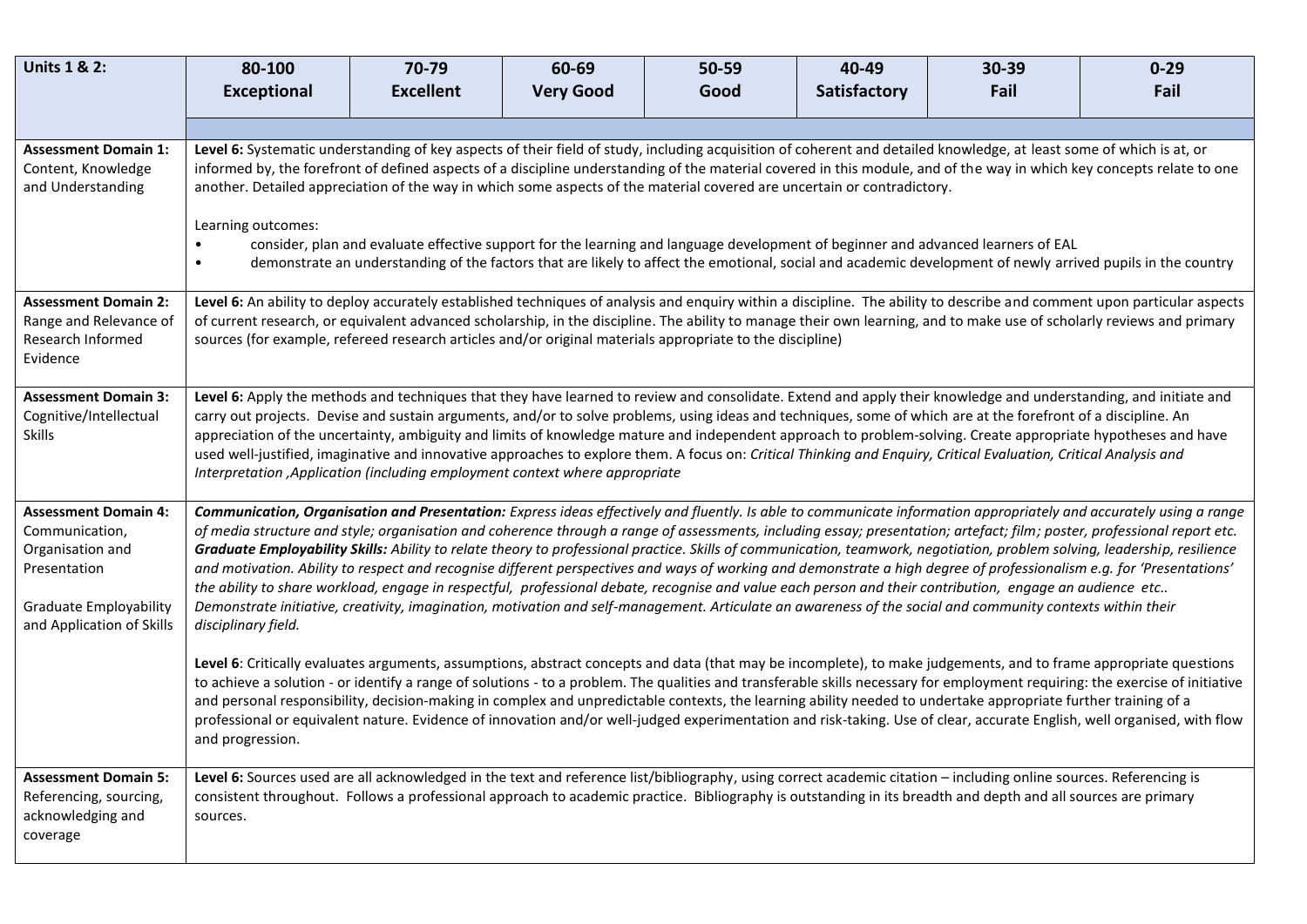| Units 3 and 4                                                                                                                                   | 80-100                                                                                                                                                                                                                                                                                                                                                                                                                                                                                                                                                                                                                                                                                                                                                                                                                                                                                                                                                                                                                                                                                                                                                                                                                      | 70-79            | 60-69            | 50-59 | 40-49        | 30-39 | $0 - 29$ |
|-------------------------------------------------------------------------------------------------------------------------------------------------|-----------------------------------------------------------------------------------------------------------------------------------------------------------------------------------------------------------------------------------------------------------------------------------------------------------------------------------------------------------------------------------------------------------------------------------------------------------------------------------------------------------------------------------------------------------------------------------------------------------------------------------------------------------------------------------------------------------------------------------------------------------------------------------------------------------------------------------------------------------------------------------------------------------------------------------------------------------------------------------------------------------------------------------------------------------------------------------------------------------------------------------------------------------------------------------------------------------------------------|------------------|------------------|-------|--------------|-------|----------|
|                                                                                                                                                 | <b>Exceptional</b>                                                                                                                                                                                                                                                                                                                                                                                                                                                                                                                                                                                                                                                                                                                                                                                                                                                                                                                                                                                                                                                                                                                                                                                                          | <b>Excellent</b> | <b>Very Good</b> | Good  | Satisfactory | Fail  | Fail     |
|                                                                                                                                                 |                                                                                                                                                                                                                                                                                                                                                                                                                                                                                                                                                                                                                                                                                                                                                                                                                                                                                                                                                                                                                                                                                                                                                                                                                             |                  |                  |       |              |       |          |
| <b>Assessment Domain 1:</b><br>Content, Knowledge<br>and Understanding                                                                          | Level 6: Systematic understanding of key aspects of their field of study, including acquisition of coherent and detailed knowledge, at least some of which is at, or<br>informed by, the forefront of defined aspects of a discipline understanding of the material covered in this module, and of the way in which key concepts relate to one<br>another. Detailed appreciation of the way in which some aspects of the material covered are uncertain or contradictory.<br>Leaning outcomes:<br>demonstrate an understanding of the key issues in the national and international debates around the achievement and assessment of pupils learning EAL<br>demonstrate an understanding of the factors that are likely to affect the emotional, social and academic development of newly arrived pupils in the country                                                                                                                                                                                                                                                                                                                                                                                                      |                  |                  |       |              |       |          |
| <b>Assessment Domain 2:</b><br>Range and Relevance of<br>Research Informed<br>Evidence                                                          | Level 6: Apply the methods and techniques that they have learned to review and consolidate. Extend and apply their knowledge and understanding, and initiate and<br>carry out projects. Devise and sustain arguments, and/or to solve problems, using ideas and techniques, some of which are at the forefront of a discipline. An<br>appreciation of the uncertainty, ambiguity and limits of knowledge mature and independent approach to problem-solving. Create appropriate hypotheses and have<br>used well-justified, imaginative and innovative approaches to explore them. A focus on: Critical Thinking and Enquiry, Critical Evaluation, Critical Analysis and<br>Interpretation, Application (including employment context where appropriate)                                                                                                                                                                                                                                                                                                                                                                                                                                                                    |                  |                  |       |              |       |          |
| <b>Assessment Domain 3:</b><br>Cognitive/Intellectual<br><b>Skills</b>                                                                          | Level 6: Apply the methods and techniques that they have learned to review and consolidate. Extend and apply their knowledge and understanding, and initiate and<br>carry out projects. Devise and sustain arguments, and/or to solve problems, using ideas and techniques, some of which are at the forefront of a discipline. An<br>appreciation of the uncertainty, ambiguity and limits of knowledge mature and independent approach to problem-solving. Create appropriate hypotheses and have<br>used well-justified, imaginative and innovative approaches to explore them. A focus on: Critical Thinking and Enquiry, Critical Evaluation, Critical Analysis and<br>Interpretation, Application (including employment context where appropriate)                                                                                                                                                                                                                                                                                                                                                                                                                                                                    |                  |                  |       |              |       |          |
| <b>Assessment Domain 4:</b><br>Communication,<br>Organisation and<br>Presentation<br><b>Graduate Employability</b><br>and Application of Skills | Communication, Organisation and Presentation: Express ideas effectively and fluently. Is able to communicate information appropriately and accurately using a range<br>of media structure and style; organisation and coherence through a range of assessments, including essay; presentation; artefact; film; poster, professional report etc.<br>Graduate Employability Skills: Ability to relate theory to professional practice. Skills of communication, teamwork, negotiation, problem solving, leadership, resilience<br>and motivation. Ability to respect and recognise different perspectives and ways of working and demonstrate a high degree of professionalism e.g. for 'Presentations'<br>the ability to share workload, engage in respectful, professional debate, recognise and value each person and their contribution, engage an audience etc<br>Demonstrate initiative, creativity, imagination, motivation and self-management. Articulate an awareness of the social and community contexts within their<br>disciplinary field.<br>Level 6: Critically evaluates arguments, assumptions, abstract concepts and data (that may be incomplete), to make judgements, and to frame appropriate questions |                  |                  |       |              |       |          |
|                                                                                                                                                 | to achieve a solution - or identify a range of solutions - to a problem. The qualities and transferable skills necessary for employment requiring: the exercise of initiative<br>and personal responsibility, decision-making in complex and unpredictable contexts, the learning ability needed to undertake appropriate further training of a<br>professional or equivalent nature. Evidence of innovation and/or well-judged experimentation and risk-taking. Use of clear, accurate English, well organised, with flow<br>and progression.                                                                                                                                                                                                                                                                                                                                                                                                                                                                                                                                                                                                                                                                              |                  |                  |       |              |       |          |
| <b>Assessment Domain 5:</b><br>Referencing, sourcing,<br>acknowledging and<br>coverage                                                          | Level 6: Sources used are all acknowledged in the text and reference list/bibliography, using correct academic citation - including online sources. Referencing is<br>consistent throughout. Follows a professional approach to academic practice. Bibliography is outstanding in its breadth and depth and all sources are primary<br>sources.                                                                                                                                                                                                                                                                                                                                                                                                                                                                                                                                                                                                                                                                                                                                                                                                                                                                             |                  |                  |       |              |       |          |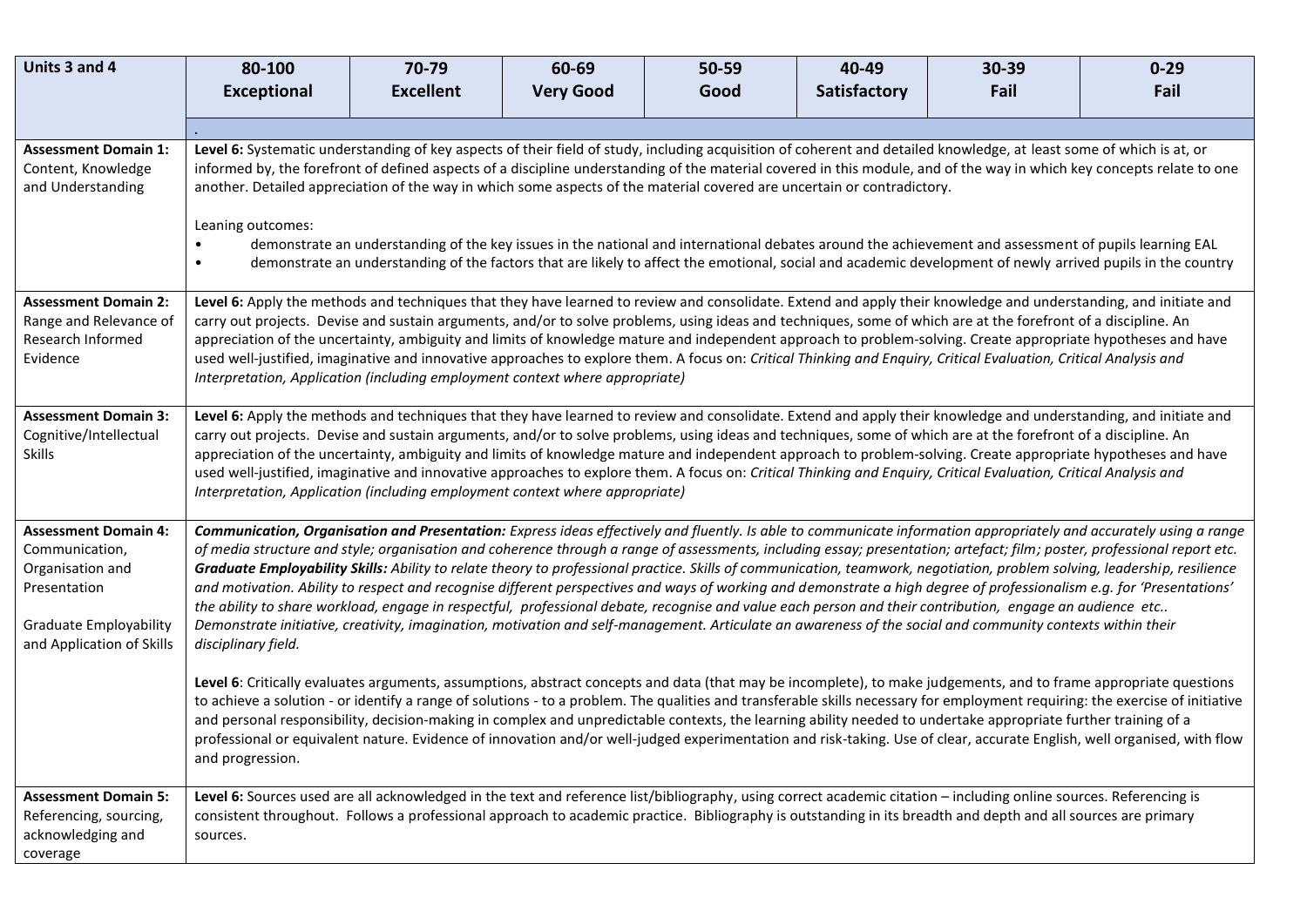| Units 5 and 6                                                                                                                                                                                                                                                                                                                                                                                                                                                                      | 80-100                                                                                                                                                                                                                                                                                                                                                                                                                                                                                                                                                                                                                                                                                                                                                   | 70-79            | 60-69            | 50-59 | 40-49        | 30-39                                                                                                                                                                                                                                                                                                                  | $0 - 29$                                                                                                                                                                                                                                                                                                                                                                                                                                                                                                                                                                                                                                                                                              |  |
|------------------------------------------------------------------------------------------------------------------------------------------------------------------------------------------------------------------------------------------------------------------------------------------------------------------------------------------------------------------------------------------------------------------------------------------------------------------------------------|----------------------------------------------------------------------------------------------------------------------------------------------------------------------------------------------------------------------------------------------------------------------------------------------------------------------------------------------------------------------------------------------------------------------------------------------------------------------------------------------------------------------------------------------------------------------------------------------------------------------------------------------------------------------------------------------------------------------------------------------------------|------------------|------------------|-------|--------------|------------------------------------------------------------------------------------------------------------------------------------------------------------------------------------------------------------------------------------------------------------------------------------------------------------------------|-------------------------------------------------------------------------------------------------------------------------------------------------------------------------------------------------------------------------------------------------------------------------------------------------------------------------------------------------------------------------------------------------------------------------------------------------------------------------------------------------------------------------------------------------------------------------------------------------------------------------------------------------------------------------------------------------------|--|
|                                                                                                                                                                                                                                                                                                                                                                                                                                                                                    | <b>Exceptional</b>                                                                                                                                                                                                                                                                                                                                                                                                                                                                                                                                                                                                                                                                                                                                       | <b>Excellent</b> | <b>Very Good</b> | Good  | Satisfactory | Fail                                                                                                                                                                                                                                                                                                                   | Fail                                                                                                                                                                                                                                                                                                                                                                                                                                                                                                                                                                                                                                                                                                  |  |
|                                                                                                                                                                                                                                                                                                                                                                                                                                                                                    |                                                                                                                                                                                                                                                                                                                                                                                                                                                                                                                                                                                                                                                                                                                                                          |                  |                  |       |              |                                                                                                                                                                                                                                                                                                                        |                                                                                                                                                                                                                                                                                                                                                                                                                                                                                                                                                                                                                                                                                                       |  |
| <b>Assessment Domain 1:</b><br>Content, Knowledge<br>and Understanding                                                                                                                                                                                                                                                                                                                                                                                                             | Level 6: Systematic understanding of key aspects of their field of study, including acquisition of coherent and detailed knowledge, at least some of which is at, or<br>informed by, the forefront of defined aspects of a discipline understanding of the material covered in this module, and of the way in which key concepts relate to one<br>another. Detailed appreciation of the way in which some aspects of the material covered are uncertain or contradictory.<br>Learning outcomes:                                                                                                                                                                                                                                                          |                  |                  |       |              |                                                                                                                                                                                                                                                                                                                        |                                                                                                                                                                                                                                                                                                                                                                                                                                                                                                                                                                                                                                                                                                       |  |
| demonstrate an understanding of the key issues in the national and international debates around the achievement and assessment of pupils learning EAL<br>consider, plan and evaluate effective support for the learning and language development of beginner and advanced learners of EAL<br>$\bullet$<br>demonstrate an understanding of the factors that are likely to affect the emotional, social and academic development of newly arrived pupils in the country<br>$\bullet$ |                                                                                                                                                                                                                                                                                                                                                                                                                                                                                                                                                                                                                                                                                                                                                          |                  |                  |       |              |                                                                                                                                                                                                                                                                                                                        |                                                                                                                                                                                                                                                                                                                                                                                                                                                                                                                                                                                                                                                                                                       |  |
| <b>Assessment Domain 2:</b><br>Range and Relevance of<br>Research Informed<br>Evidence                                                                                                                                                                                                                                                                                                                                                                                             | Level 6: An ability to deploy accurately established techniques of analysis and enquiry within a discipline. The ability to describe and comment upon particular aspects<br>of current research, or equivalent advanced scholarship, in the discipline. The ability to manage their own learning, and to make use of scholarly reviews and primary<br>sources (for example, refereed research articles and/or original materials appropriate to the discipline)                                                                                                                                                                                                                                                                                          |                  |                  |       |              |                                                                                                                                                                                                                                                                                                                        |                                                                                                                                                                                                                                                                                                                                                                                                                                                                                                                                                                                                                                                                                                       |  |
| <b>Assessment Domain 3:</b><br>Cognitive/Intellectual<br>Skills                                                                                                                                                                                                                                                                                                                                                                                                                    | Level 6: Apply the methods and techniques that they have learned to review and consolidate. Extend and apply their knowledge and understanding, and initiate and<br>carry out projects. Devise and sustain arguments, and/or to solve problems, using ideas and techniques, some of which are at the forefront of a discipline. An<br>appreciation of the uncertainty, ambiguity and limits of knowledge mature and independent approach to problem-solving. Create appropriate hypotheses and have<br>used well-justified, imaginative and innovative approaches to explore them. A focus on: Critical Thinking and Enquiry, Critical Evaluation, Critical Analysis and<br>Interpretation, Application (including employment context where appropriate) |                  |                  |       |              |                                                                                                                                                                                                                                                                                                                        |                                                                                                                                                                                                                                                                                                                                                                                                                                                                                                                                                                                                                                                                                                       |  |
| <b>Assessment Domain 4:</b><br>Communication,<br>Organisation and<br>Presentation<br><b>Graduate Employability</b><br>and Application of Skills<br>disciplinary field.                                                                                                                                                                                                                                                                                                             |                                                                                                                                                                                                                                                                                                                                                                                                                                                                                                                                                                                                                                                                                                                                                          |                  |                  |       |              | the ability to share workload, engage in respectful, professional debate, recognise and value each person and their contribution, engage an audience etc<br>Demonstrate initiative, creativity, imagination, motivation and self-management. Articulate an awareness of the social and community contexts within their | Communication, Organisation and Presentation: Express ideas effectively and fluently. Is able to communicate information appropriately and accurately using a range<br>of media structure and style; organisation and coherence through a range of assessments, including essay; presentation; artefact; film; poster, professional report etc.<br>Graduate Employability Skills: Ability to relate theory to professional practice. Skills of communication, teamwork, negotiation, problem solving, leadership, resilience<br>and motivation. Ability to respect and recognise different perspectives and ways of working and demonstrate a high degree of professionalism e.g. for 'Presentations' |  |
|                                                                                                                                                                                                                                                                                                                                                                                                                                                                                    | Level 6: Critically evaluates arguments, assumptions, abstract concepts and data (that may be incomplete), to make judgements, and to frame appropriate questions<br>and personal responsibility, decision-making in complex and unpredictable contexts, the learning ability needed to undertake appropriate further training of a<br>and progression.                                                                                                                                                                                                                                                                                                                                                                                                  |                  |                  |       |              |                                                                                                                                                                                                                                                                                                                        | to achieve a solution - or identify a range of solutions - to a problem. The qualities and transferable skills necessary for employment requiring: the exercise of initiative<br>professional or equivalent nature. Evidence of innovation and/or well-judged experimentation and risk-taking. Use of clear, accurate English, well organised, with flow                                                                                                                                                                                                                                                                                                                                              |  |